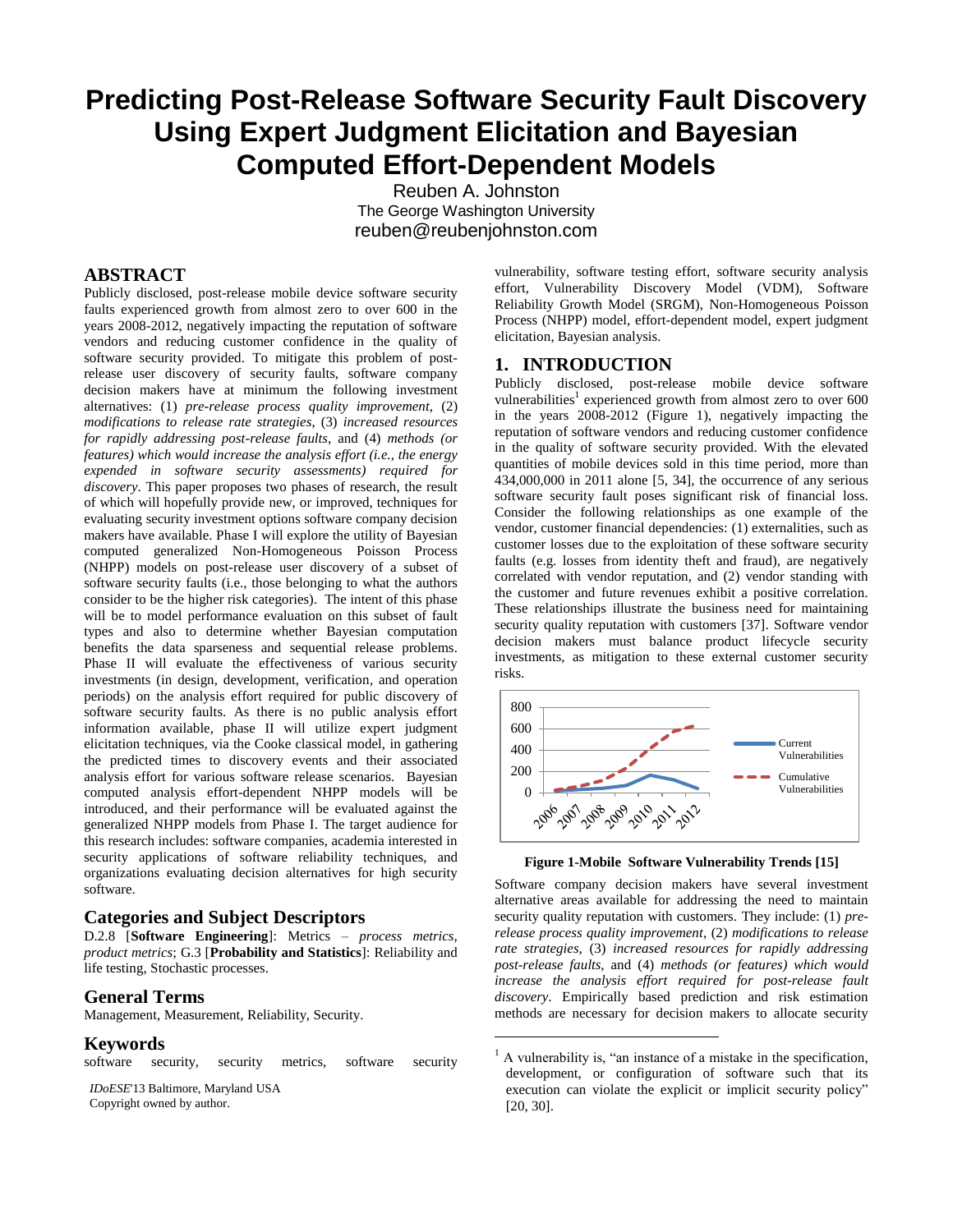investment resources effectively between these and other potential areas. Two categories of modeling techniques have emerged for prediction and risk estimation in the area of process quality improvement, Vulnerability Discovery Modeling (VDM) [\[2\]](#page-6-1) and vulnerability prediction modeling. Optimal release rate strategies for security have been investigated [\[26\]](#page-7-5). The authors are not aware of any literature introducing methods for decision makers to evaluate the effectiveness of security investments in the third or fourth areas listed above, although studies have evaluated the effects of rapidly addressing post-release faults (to control user perceived quality) in the general fault context [\[24\]](#page-7-6), and one study attempted gathering analysis effort only [\[36\]](#page-7-7). This research proposal introduces techniques for evaluating investment alternatives which influence post-release analysis effort. It will also explore the utility of certain models and techniques in the two pre-release quality improvement investment decision making categories mentioned above. These two categories are better introduced in the following two paragraphs.

Vulnerability Discovery Modeling uses various software reliability modeling techniques on post-release security fault discovery events (i.e., the point in time when a security fault becomes known) [\[30\]](#page-7-4). It is utilized in the prediction of postrelease security fault discovery events for future software releases, enabling decision makers to better allocate quality improvement resources as security risk mitigation [\[2\]](#page-6-1). These models provide insight into the quantity and timing of vulnerabilities to be discovered following the next software release, based on the assumption that there are no changes to the existing process (i.e., the process used over the period of time covering when the historical data, used as input to the model, was generated). Decision makers can use this to decide whether investment deviation in either process or resources is necessary. VDMs emerged from traditional software reliability techniques and appeared in academic journals around 2002 [\[4\]](#page-6-2). They were researched significantly in the literature in the years 2004-2008.

Vulnerability prediction modeling is based upon software characteristic information gathered during the design, development, and pre-release verification phases [\[10,](#page-6-3) [35\]](#page-7-8). The general goal of this type of modeling is to use software characteristic information as a basis for determining indicators to vulnerable software components within a system. It is highly desirable to prevent the release of security faults (i.e., security quality improvement). Pre-release security investments, directed towards verification of the higher risk design elements<sup>2</sup>, are intended to reduce post-release user fault discovery [\[10\]](#page-6-3). Given the large size of modern Operating System (OS) software projects, these techniques allow for efficiency in software verification, which is an important consideration to meeting schedule and cost requirements. They emerged from traditional software fault prediction models, and were proposed in the literature around 2005 [\[12\]](#page-7-9). They have been researched increasingly in the years 2007-present.

There are several areas in the current software security literature which remain to be addressed or could use improvement. These include: (1) VDM techniques which do not violate SRGM assumptions (i.e., do not combine fault data from multiple releases) [\[25,](#page-7-10) [30\]](#page-7-4). (2) Evaluation of the applicability of certain methods on vulnerability category subsets, as it is believed that

 $\overline{a}$ 

vulnerability categories should not all be considered of equal importance. (3) A need for exploration of additional data gathering techniques for inputs to the models, as the data is sparse and the sources are inconsistent [\[25,](#page-7-10) [30\]](#page-7-4). (4) Proposing a means of normalizing models with respect to post-release analysis effort (as post-release analysis effort can be significantly different in each of the many vulnerability categories, between software releases, and amongst the various product types [\[30\]](#page-7-4)). (5) Quantitative approaches for evaluating security investment alternatives.

Towards reducing some of these literature gaps, this research is being proposed as two phases. The first phase will be an observational study with the goal to evaluate the effectiveness of using generalized NHPP as a VDM. Data for this phase will be gathered from mobile software major versions released (this will at least include firmware released for a particular group of devices running the Android operating system) within the years 2008- 2012 and will only include a subset of the vulnerability categories (those which enable privileged<sup>3</sup> execution of user loaded code). The data within this timeframe should prove to be a useful disruptive technology example for study, as it was a highly competitive new market, with compressed release schedules to deliver products. The research is intended to explore solutions addressing research gaps 1 and 2 above, and will help to develop computation techniques which will also be used in the second phase.

The second phase will be an experimental study, using expert judgment data elicitation from software security researchers, to evaluate the effectiveness of several security investment alternatives in various software release scenarios. It is intended to explore solutions to research gaps 1-5. In addressing 4, it will introduce and demonstrate the application of software analysis effort-dependent NHPP models, as vulnerability discovery models. Expert judgment elicitation is necessary for the data gathering, as there is no public information available for security analysis effort (these techniques are also to be evaluated as a solution alternative for gap 3). Ultimately, it is hoped that the phase II research will provide computational techniques and justification for future empirical research which would gather analysis effort data from actual projects, as well as provide influence to vulnerability database maintainers to capture estimated analysis effort information with future vulnerability entries.

The stakeholders for this research include: software companies (primarily those developing Operating Systems and original equipment manufacturers), academia interested in security applications of software reliability techniques, and organizations evaluating software decision alternatives for high security uses. Software companies will be most interested in the results and recommendations from this research because, as already mentioned, their decision makers need to invest appropriately in security quality. This research will develop, demonstrate, and evaluate methods useful for estimating risk to company reputation during design alternative decision making, enabling managers to make informed security investment decisions on security investment options in the design, development, verification, and maintenance phases of the software product lifecycle.

The remainder of this paper is organized as follows. First, there is a brief section on the author's solicitation for research proposal

l

 $2$  Pre-release security analysis priority should be granted to software components with the highest likelihood of error [\[10\]](#page-6-3).

<sup>&</sup>lt;sup>3</sup> Privileged code executes with higher operating system security level permissions [\[12\]](#page-7-9).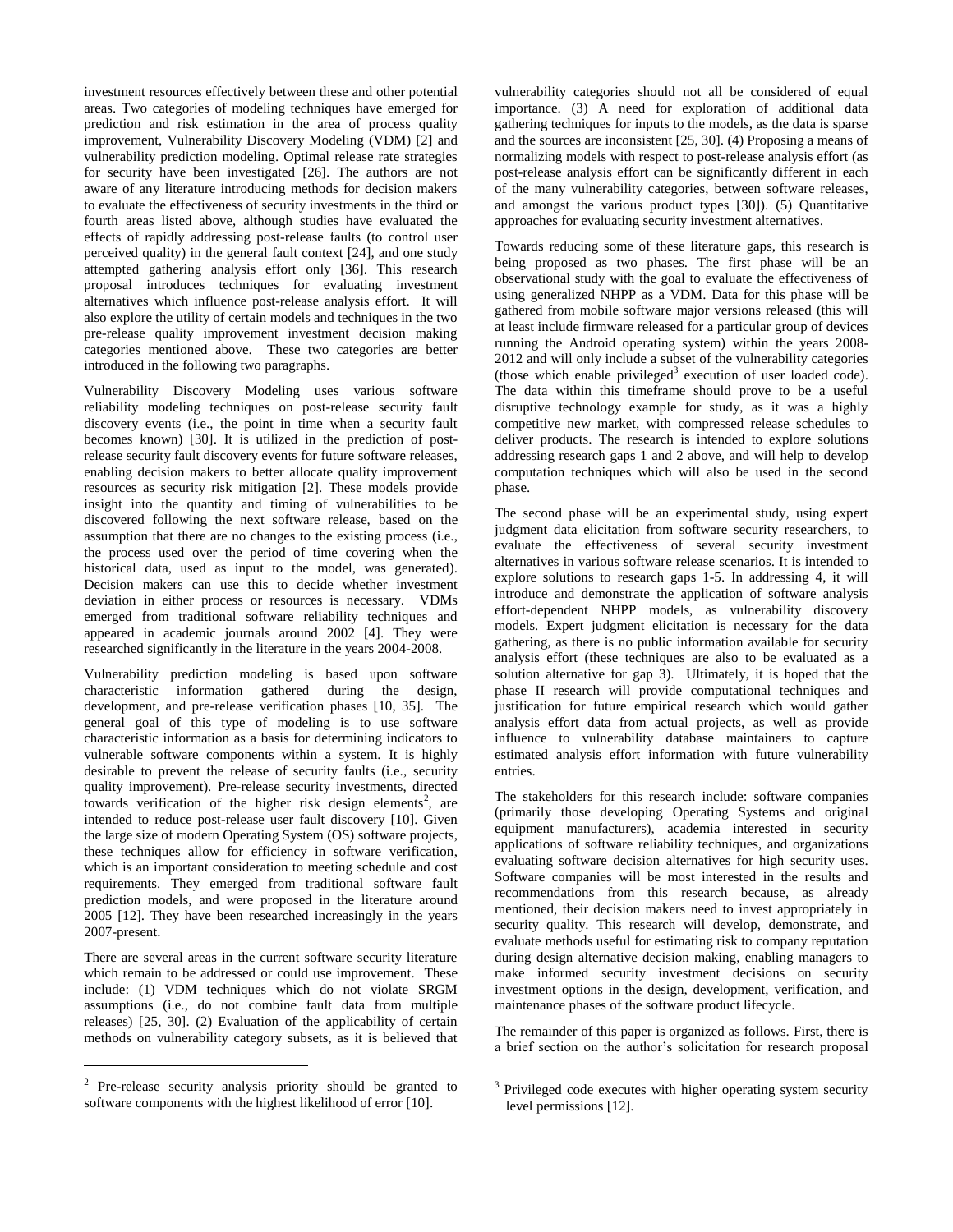advice. This section is followed with a literature review on the prior work relevant to this paper. Next are sections in which the research questions, hypotheses, and objectives are listed and discussed. Research approach is then covered and this is followed by brief sections discussing metrics and also the data analysis. Lastly, there are sections mentioning some validity threats, with mitigation proposals, and a status summary.

# **2. SOLICITATION FOR ADVICE**

This section contains a prioritized list of three questions for advice solicitation (with l being the highest priority). The questions are: (1) Numerous phase II variables [\(Table 1\)](#page-5-0) will make the scenario combinations high in number. Are there certain subsets of variables which can be eliminated to reduce scope? Are there additional suggestions for metrics? (2*)* Very low fault counts are anticipated for vulnerabilities in the categories of interest (possibly 0-3 per release over three consecutive annual releases). How can research validity be ensured? (3) What is critical to acceptance of data elicited via expert judgment? In the next section, a brief literature review of relevant research is discussed.

# **3. RELEVANT PRIOR WORK**

The general goal of software security modeling is to utilize empirical data to predict security fault information useful to industry decision makers. One category of these, termed Vulnerability Discovery Modeling (VDM), uses various software reliability techniques on post-release security fault discovery events. The Alhazmi-Malaiya Logistic model (which applies a slight variation to the Verhulst logistic growth model) [\[1-3\]](#page-6-4), and the Musa Okumoto Logarithmic Poisson NHPP have the most popularity in the literature [\[2,](#page-6-1) [3,](#page-6-5) [25,](#page-7-10) [28\]](#page-7-11). Additional notable models include the Weibull distribution based model [\[17\]](#page-7-12), and the Goel-Okumoto model [\[32\]](#page-7-13).

There are several critical problems with VDM and their use in modeling software security fault discovery, the first of which is data quality and the sparseness of data [\[25,](#page-7-10) [30\]](#page-7-4). Others include the need to normalize detection events for effort and the issue that post-release operational environments can be drastically different between product types [\[30\]](#page-7-4). The improper assumption for static code across releases was pointed out as being a deficiency in many VDM studies [\[25,](#page-7-10) [30\]](#page-7-4).

Vulnerability databases (including public and private sources) suffer from "chronological inconsistency", "inclusion"<sup>4</sup>, and "documentation differences" [\[29\]](#page-7-14). In addition to these problems is the issue of missing data (i.e., from the public vulnerability databases), due to the effects of companies withholding information on privately disclosed vulnerabilities. There are also the hostile tendencies of some companies threatening legal consequences to public disclosures (post-release analysis effort may have dependencies with this)<sup>5</sup>. Due to this, public databases may very well be missing known discovery events. Bayesian analysis is a technique for addressing the issue of data sparseness.

Post-release operational environments can be significantly different for the various software product categories, as compared

l

to the pre-release testing environments. As such, there is a need for normalizing post-release detection event times to software security fault analysis effort [\[29\]](#page-7-14). The differences in analysis environments is more than likely related to the return on investment for detecting vulnerabilities from each of the various categories. Effort based models, or models including effort as an input are a potential solution to this problem of data normalization.

The violated assumption of static code in the improper use of SRGMs, across multiple code bases, is another issue in the literature. Some of the VDM research has combined events across multiple releases, to address data sparseness. Software within certain studies has been confirmed to change significantly between successive releases [\[25\]](#page-7-10). One VDM solution has been proposed for the sequential release problem [\[19\]](#page-7-15). There is still a need in the literature to expand upon this initial research.

Stochastic processes are natural modeling techniques for phenomenon whose rate of occurrence of events changes over time [\[33\]](#page-7-16). One such technique, the generalized NHPP model, was proposed for use in security modeling with three basic assumptions: (1) that a software product has a finite quantity of security faults introduced per release, (2) the time to security fault discovery is stochastically distributed, and (3) all discovery times are independent random variables. The authors suggest applying different statistical distributions (e.g., hyper-Erlang, exponential, logistic) for the rate of occurrence of events, to model various scenarios for how software security fault discovery changes over time [\[13,](#page-7-17) [26,](#page-7-5) [27\]](#page-7-18). This is very similar to another study using generalized NHPP's to estimate cyber-attack risk (cyber-attacks utilize software written to exploit software security faults) [\[33\]](#page-7-16).

NHPP testing effort-dependent models were proposed for traditional fault prediction within the pre-release software verification phase [\[38\]](#page-7-19). These models are founded on a significant assumption that the rate of error detection is in proportion to the remaining (undiscovered) errors. As part of this, they also assume that the instantaneous software testing effort represents this proportionality [\[38\]](#page-7-19). The utility of these models has been explored extensively, most of which are referenced here [\[14\]](#page-7-20). Unfortunately for software security, post-release analysis effort data is not publicly available. To explore this, a study using the Cooke classical model for expert judgment elicitation on vulnerability discovery event analysis effort was performed [\[36\]](#page-7-7). Future work was suggested by the authors of the analysis effort study to repeat the process using software security analysts as the experts and this is expected to be a promising data source for evaluation of these models in the post-release security fault context. In the next section, the research questions, hypotheses, and objectives are introduced and discussed.

# **4. RESEARCH GOALS, OBJECTIVES**

The following three questions are to be explored in this research:

*Question 1a: Over time, is the rate of occurrence of post-release software security fault (i.e., vulnerability) discovery events nonhomogeneous (e.g., increasing then decreasing)? Question 1b: Over consecutive releases, is the rate of occurrence of these events following the same pattern, albeit attenuated?* The mobile vulnerability discovery rate illustrated in [Figure 1](#page-0-0) appears to not be homogenous, and is potentially decreasing over time (i.e., achieving reliability growth). Other studies also indicate decreasing vulnerability trends, for various software product categories over time [\[3,](#page-6-5) [29\]](#page-7-14). The use of the Musa-Okumoto Logarithmic Poisson NHPP model as a VDM has been explored

<sup>4</sup> Examples of inclusion would be determining which release a discovery event should be applied to for a security fault located within a code module evolved over sequential releases, or which modules should be considered part of the overall system under study (e.g., operating system including various external project libraries) [\[29\]](#page-7-14).

 $<sup>5</sup>$  See the Cisco example discussed by [Bambauer and Day \[6\]](#page-6-6).</sup>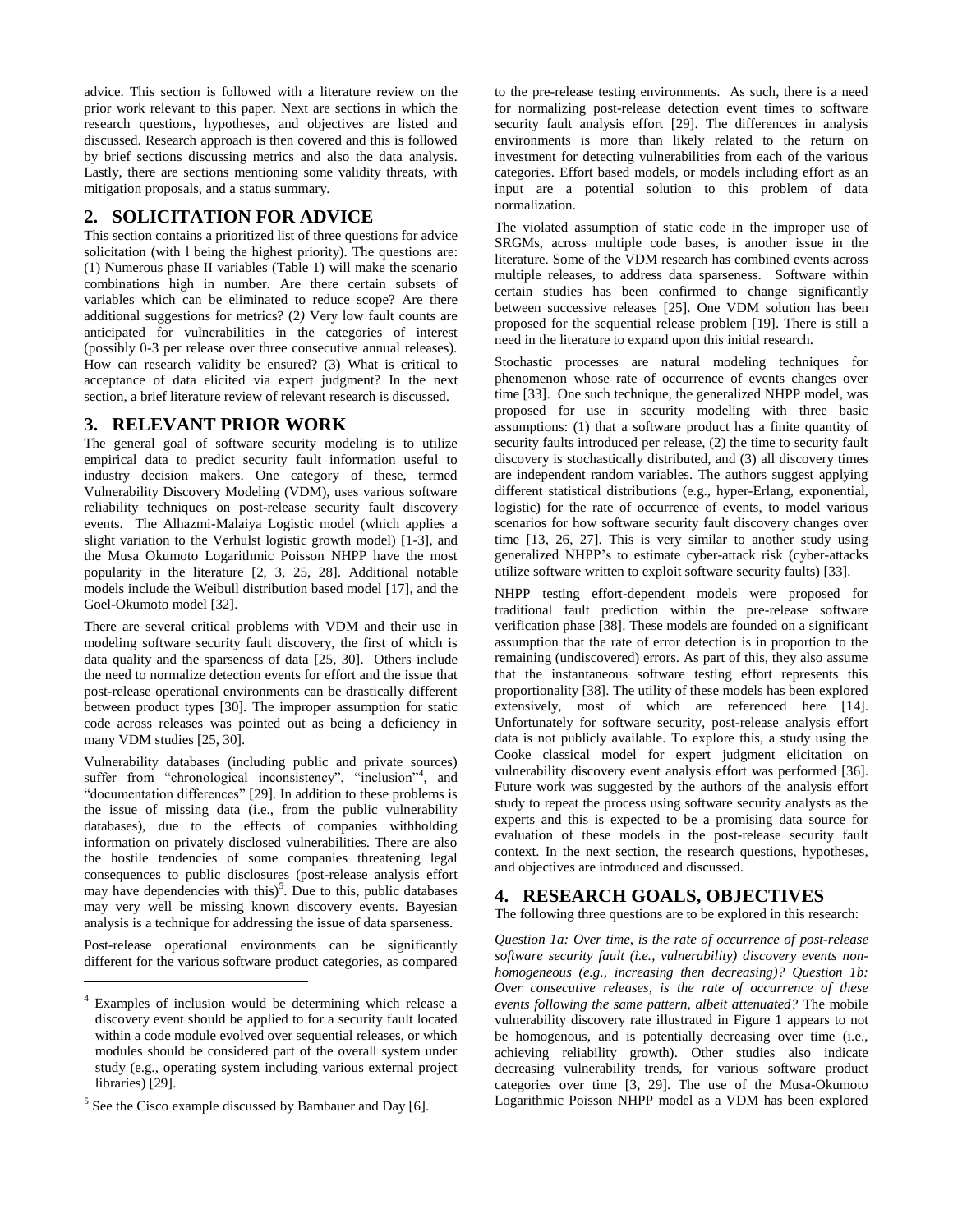in previous research and generalized NHPP modeling techniques have been suggested in a simulation study on software release frequency [\[26,](#page-7-5) [27\]](#page-7-18).

*Question 2: Are post-release software security fault discovery events influenced by security analysis effort?* This relationship was proposed [\[23\]](#page-7-21) and explored with the AMEL model [\[1\]](#page-6-4). They suggested that "Equivalent Effort" could be used as a proxy for analysis effort. It is defined as the summation of the total users of all systems times the percentage of the users using the system during that time. It has been challenged that there were unconfirmed assumptions used in the basis for the AMEL model's effort estimation [\[30\]](#page-7-4).

*Question 3: What security investment alternatives in the design, development, verification, and maintenance phases contribute most to post-release security analysis effort?* It is suggested that information security investments for protecting technical design information (e.g., code obfuscation) will have a positive correlation with software reverse engineering effort [\[8\]](#page-6-7). Software reverse engineering is one of the two main tasks security researchers perform for post-release vulnerability analysis of software (i.e., they have to understand the software before they can locate security faults) [\[7\]](#page-6-8). It has also been suggested that reward strategies for post-release responsible disclosure<sup>6</sup> be studied [\[31\]](#page-7-22).

The following five hypotheses will be evaluated in this research:

*Hypothesis I: The rate of occurrence of post-release software security fault (i.e., vulnerability) discovery events is nonhomogeneous and the rate is increasing then decreasing, or zero, following each major release. Over consecutive releases, the rate of occurrence of these events follows the same pattern, albeit attenuated.* This is based on an assumption that adequate security investments are being contributed to the releases. With each successive release, there should be attenuation in the rate pattern [\[19\]](#page-7-15), such as the one described above, and this is expected to continue until the rate becomes effectively zero defects perrelease, or the software product is retired. Phases I and II will both explore questions 1a, 1b, and also test this hypothesis.

*Hypothesis II: Vulnerability discovery event frequency is influenced by analysis effort and software security quality.* These relationships (and question 2) will be explored in Phase II of this study, which proposes using security analyst's expert judgment elicitation to directly estimate the analysis effort for post-release vulnerability discovery events, as called for by [\[36\]](#page-7-7). This information, in addition to estimated time to discovery events, will be used as inputs to NHPP testing effort-dependent models [\[38,](#page-7-19) [39\]](#page-7-23).

*Hypothesis III: Technical information security process investments influence the analysis effort required for security fault detection events.* It has been suggested that analysts searching for security faults many times require additional learning from external resources [\[7\]](#page-6-8). It is believed that creating a business process which limits access to technical documentation and has safeguards in place to prevent technical information leaks (e.g. CPU documentation relevant to security and other sensitive features such as low-level debugging control of the CPU), will provide increases in the post-release analysis effort required for

l

vulnerability discovery. The phase II research will explore questions 3 and also test this hypothesis via expert elicitation.

*Hypothesis IV: Information security features such as antitampering mechanisms, encryption, other features providing binary obfuscation (e.g., string mangling), and techniques which remove unnecessary information prior to release (e.g. debug features) will affect the analysis effort required for security fault detection events.* The phase II research testing this hypothesis will explore question 3 and methods suggested in some studies (e.g., see [\[8\]](#page-6-7)). Scenarios for providing various levels of binary obfuscation and unnecessary information removal will be used in the expert judgment elicitation.

*Hypothesis V: Vendor provided features allowing for privileged user code execution (e.g., HTC's "developer unlock") will affect the levels of analysis effort expended by the open community<sup>7</sup> .* This hypothesis is related to question 3 and will explore the utility of a feature provided by some mobile device vendors. It is an example of a maintenance phase provided feature option which may potentially reduce the open community's analysis effort (as there is less incentive to search for privilege escalation vulnerabilities when a feature providing this is available already).

The purpose of the Phase I study will be to explore hypothesis I by testing the theory through applying NHPP SRGM techniques, with an increasing then decreasing rate of occurrence (other patterns will also be evaluated), as a VDM. For products with adequate security investments, the trends should reflect attenuation in this pattern following the later releases. Computation techniques developed in this phase will be used in the second phase research. Lastly, characteristics gathered from the vulnerability trends in this study will have additional use as the basis for seed variable calibration questions in the Phase II expert judgment elicitation.

The purpose of the Phase II experimental research will be to explore the utility of the following security investment alternatives for decision makers: design information security process; design artifact obfuscation features; and features which would allow for user enabled (but vendor controlled) privilege escalation (hypotheses III-V). It is desired to understand the relationships between the alternatives above and the discovery events, with measures for corresponding detector security analysis effort expended (when examining software for software security faults) (hypothesis II). As analysis effort information is not available, this will be explored by an experiment utilizing expert judgment elicitation, from software security analysts practicing in the Washington D.C. metropolitan area. Prior distributions will be developed for parameters of detector analysis effort and postrelease software vulnerability discovery event models. The desired outcome of this research effort includes: alternative VDM modeling techniques, demonstration of expert judgment elicitation for model input data gathering, demonstration of analysis effortdependent VDM use for software industry decision maker's benefit, validation of some vulnerability prediction model techniques, recommendations for investment levels in software security to mitigate security risk, and hopefully, justification for future research utilizing actual project information. In the next section, the research approach is explained.

l

<sup>&</sup>lt;sup>6</sup> Responsible disclosure means the vendor is notified prior to public disclosure of the vulnerability, allowing for patch deployment with disclosure (reduces user fault exposure) [\[30\]](#page-7-4).

 $<sup>7</sup>$  In this paper, open community refers to non-commercial analysts</sup> (e.g., hobbyists) performing software security analysis.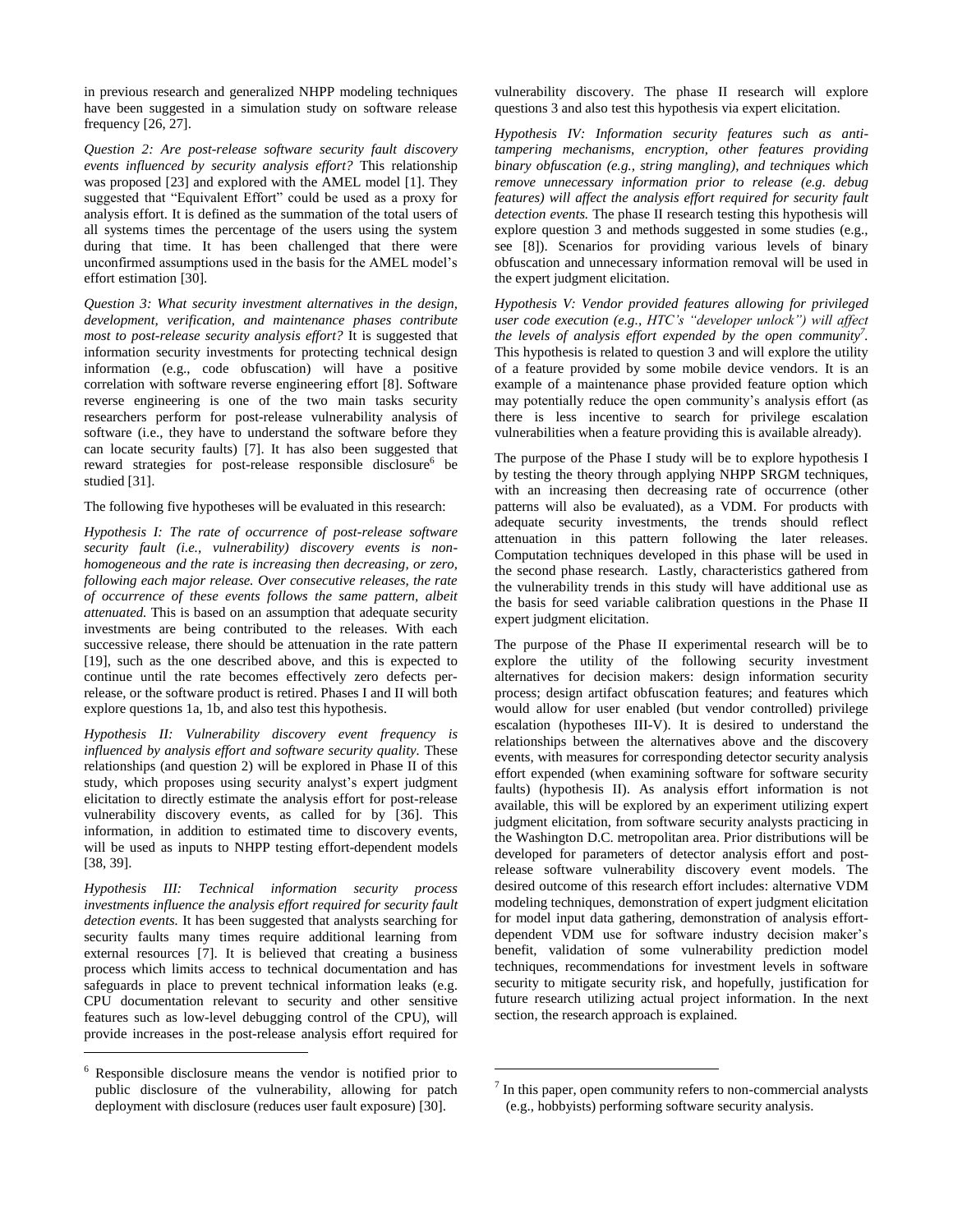## **5. RESEARCH APPROACH**

As introduced previously, this research is being proposed in two phases. The first phase is an observational study on mobile device software security fault discovery events following release of a major version (i.e., incremental minor version, or patch, releases will not be considered). This research will illustrate Bayes inference for a Non-Homogeneous Poisson Process model, will explore questions 1a and 1b, and will test hypothesis I. It will use public software vulnerability discovery event and software release time data to develop the distributions.

The independent variable for this study will be security analysis time (following successive releases) and the dependent variable will be software security detection event times. For this study, software will be defined as all software executing on the device. This includes: Read-only memory (ROM) startup code within the micro-processor (i.e., ASIC ROM, or Application-Specific Integrated Circuit ROM, code), initial startup (i.e., boot-loader) firmware, operating system software, and application software. Any discovery of a software vulnerability allowing for privileged execution, if exploited, in ASIC ROM, boot-loader firmware, or the operating system levels will be considered a detection event. The scope of the study will at minimum include software on Android Operating System based mobile devices, in the time period 2008-2012 (note, the Linux kernel is considered part of this operating system). It is desired to include other mobile device operating systems such as Apple's iOS and Window's Mobile. However, data availability for these closed source products is inhibited and access will more than likely be difficult.

For data collection, the methodology will include gathering and consolidating all of the applicable vulnerability discovery events from public vulnerability databases (e.g., NVD, IBM X-Force). Additionally, it will require gathering of version control repository information for determining software version release dates. ASIC ROM and boot-loader firmware release dates will use the earliest model phone release date vulnerable to the discovered security fault. These dates will be necessary to calculate the detection time for each discovery.

The second phase is an experimental study which will focus on exploring the relationships between vendor security investment decisions (business decisions), released software characteristics (e.g., quality, size, complexity, design and development artifacts), post-release security analysis effort, and post-release security fault discovery event times (questions 2-3). This research will demonstrate the development of prior distributions for the parameters of software security fault discovery events and will use expert judgment results to develop the distributions. Expert judgment elicitation will utilize the Cooke classical model [\[9,](#page-6-9) [33\]](#page-7-16) and will gather data from security experts with intimate knowledge of recent operating system software vulnerability history. These experts will be interviewed independently without knowledge of the other experts or their responses. Scenarios will contain multiple security investment levels defined for design of an operating system on a new consumer product experiencing exponential growth in sales during the first three years. Questions will be asked which obtain data such as information on vulnerability discovery (e.g., times or fault counts per some unit of time) and the associated security analysis effort following major annual releases. The results will be analyzed and are intended to be the basis for evaluation of hypotheses II-V.

Business decisions, analysis decisions, design characteristics, and external factors all have some levels of influence to the discovery

events resulting from post-release security analysis of software. [Figure 2](#page-4-0) depicts the potential relationships among some of the categories of variables under study. In this figure, the control, confounding, and moderating variable categories fall to the left of the post-release security analysis rectangle and the dependent discovery events variable category is to the right. [Table 1](#page-5-0) contains the most relevant examples for each of the variable categories.



<span id="page-4-0"></span>**Figure 2-Potential influence of security business and analysis related decisions on analysis effort and vulnerability discovery**

Multiple scenarios will be composed which demonstrate the various levels and combinations of the variables under study (several are discussed in detail within the metrics section). Some of the variables, for a particular group of scenarios, will remain static across the releases (e.g., pre-release analysis process or release frequency) and some may change in a predetermined fashion (e.g., code size growth per release, or units sold per release). The experts will be asked to specify  $5<sup>th</sup>$ ,  $50<sup>th</sup>$ , and  $95<sup>th</sup>$ percentile values for some of the calibration questions. The same is to be asked for the questions querying upon the dependent variables [\[33\]](#page-7-16), such as the time to first and second discovery events and the associated analysis effort required, for each of the scenario combinations.

Some of the vulnerability prediction modeling methods in the literature are of interest to be included in the scenario developments for the Phase II experiment. For example, the use (and corresponding exclusion) of some of these techniques may be posed to the experts in the scenario alternatives, to explore their effects upon analysis effort and vulnerability discoveries. For these purposes, use of metrics such as privileged lines of code per module, and error prone construct usage (e.g., the memcpy and strcpy functions, from the libc library, and their sensitivity to buffer-overflow type vulnerabilities) are of interest [\[12\]](#page-7-9). Additionally, the use of tools providing Automated Static Analysis (ASA) alerts [\[10\]](#page-6-3), could be useful in searching for error prone constructs during pre-release security analysis [\[11\]](#page-7-24). For analysis activities performed directly on software binaries, it is possible that proposed metrics from some studies [\[35,](#page-7-8) [40,](#page-7-25) [42\]](#page-7-26), such as Source Lines of Code (SLOC) and dependency metrics (e.g., external function calls from a routine) could be modified to the viewpoint of the analyst. This would be possible by proposing the use of software binary disassembly and de-compiler tool suite features for the scenario development, in addition to compatible scripts which would gather and report the SLOC and dependency metrics<sup>8</sup>. It is also worth mentioning that the phase II expert judgment elicitation and Cooke classical model data analysis

 $\overline{a}$ 

<sup>8</sup> Binary disassemblers convert a software binary from machine code form (i.e., raw bytes of the program) into human readable assembly language for the target CPU (Central Processing Unit) and a de-compiler converts assembly language back into higher level programming languages (e.g., C or Java) [\[18\]](#page-7-27). It is common for these software products to include code flow graphing of various types (e.g., dependency graphs).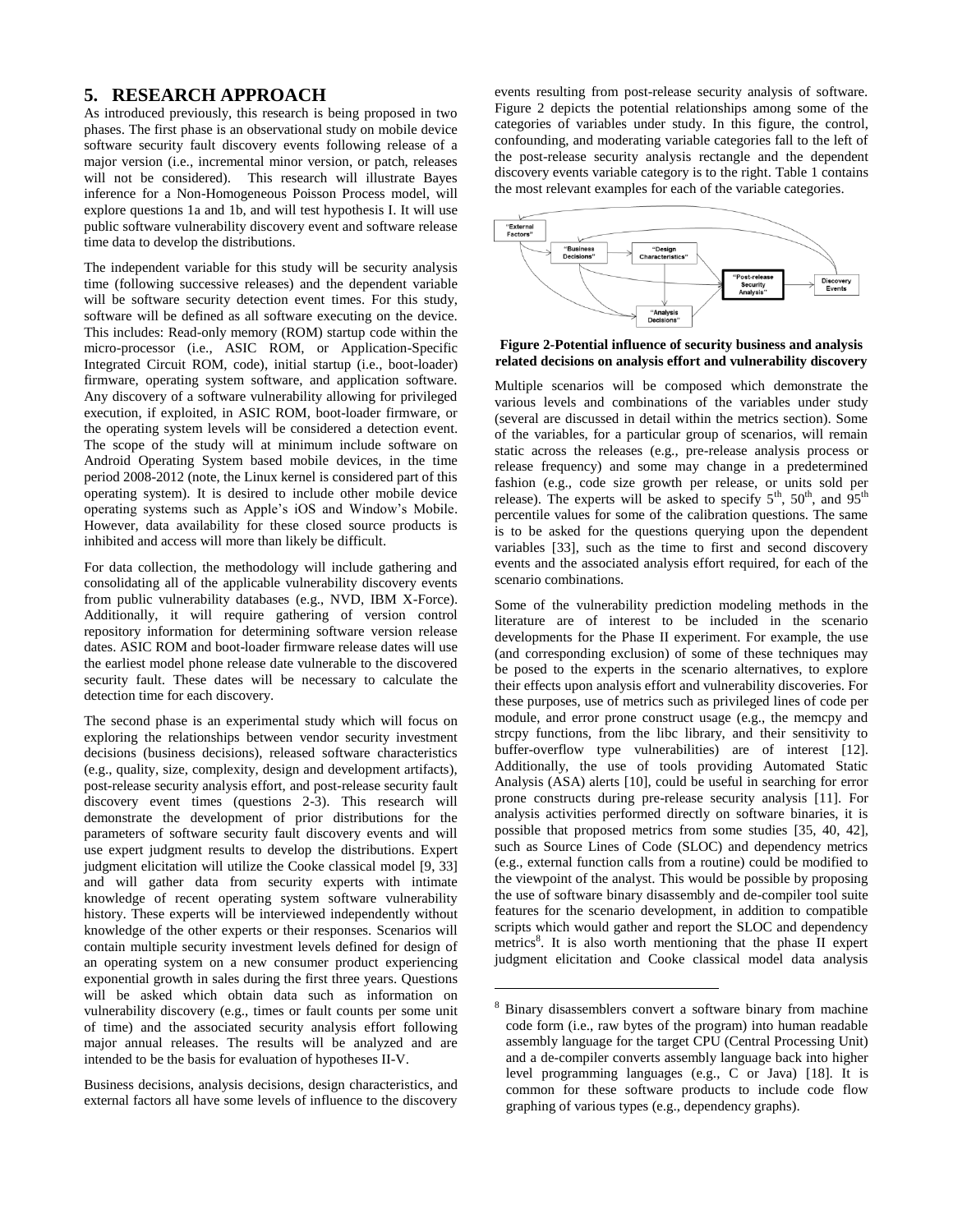method could be used in a quantitative evaluation between multiple vulnerability prediction models.

|  |  | <b>Table 1-Examples Describing Variable Categories</b> |  |  |
|--|--|--------------------------------------------------------|--|--|
|  |  |                                                        |  |  |

<span id="page-5-0"></span>

| <b>Variable</b><br>category  | <b>Examples</b>                                                                                                                                                                                                                                                  |  |  |  |  |
|------------------------------|------------------------------------------------------------------------------------------------------------------------------------------------------------------------------------------------------------------------------------------------------------------|--|--|--|--|
| <b>Business</b><br>Decisions | Training process, resources available and<br>their quality (personnel and tools), pre-<br>release analysis process, information<br>security process, rewards for responsible<br>disclosure, design requirements (features),<br>release frequency, and unit price |  |  |  |  |
| Analysis<br>Decisions        | Resources applied to analysis effort,<br>resources available and their quality<br>(personnel and tools), and analysis duration                                                                                                                                   |  |  |  |  |
| <b>External Factors</b>      | Black market rewards, peer recognition,<br>units sold, and units retired                                                                                                                                                                                         |  |  |  |  |
| Design<br>Characteristics    | Quality, size, complexity, design<br>and<br>development artifacts                                                                                                                                                                                                |  |  |  |  |
| Discovery Events             | Static analysis effort, dynamic analysis<br>effort, discovery event times or counts                                                                                                                                                                              |  |  |  |  |

It is important to mention four important points related to the scope of the research. The first of which is this study will focus only on post-release security analysis estimation for consulting firms and individual, or groups of, benevolent hackers (i.e., persons whose hobbies include reverse engineering software and electronics devices). External groups also include those analyzing with malicious intent, but these will not be considered as part of this study<sup>9</sup>. The second item which will be considered out of scope for this study is the reward from peer recognition. Third, this research is proposing the use of the following important assumption: ASIC, initial startup firmware, and operating system software are all to be written by the same company under study. Lastly, the specific category of security faults under study is proposed to be those allowing for privileged execution of user loaded code (e.g., Android's vulnerabilities targeted by the "Killing in the Name of" or "Rage Against the Cage" public exploits [\[41\]](#page-7-28)). In the next section is a brief discussion on metrics.

# **6. METRICS**

l

This research is motivated by a primary need for software vendors to reduce the exposure of customers to software security faults in released products. Barriers to post-release detection and increased responsible disclosure are two goals related to this need. In exploring these goals, the following questions are critical: How can we discourage irresponsible disclosure<sup>10</sup> and how can we encourage post-release responsible disclosure? In addition to these

fundamental goals, it is important to ask how we can improve the techniques for post-release vulnerability discovery modeling and how can we normalize their results when using data from various product categories and operational scenarios? This section discusses and defines several of the more important metrics relevant to exploring these questions.

One important sub-goal in the "business decisions" category is to improve the overall information security process for the software vendor. *Are critical design documents (e.g., those describing the details for CPU debugging, security, or initialization) controlled? Is access to critical design artifacts (e.g., binaries for boot-loader or security software) inhibited? Is access to critical security artifacts (e.g., private security keys for artifact encryption) controlled?* [\[8\]](#page-6-7) Metrics for this could include public disclosure counts of sensitive design documents, design artifacts, or security artifacts.

Achieving model result consistency between different operational environments (i.e., result normalization) is a very important subgoal related to the "discovery events" category. Post-release security analysis effort, one of the two dependent variables under study, does not have a clear definition. One approach to defining this variable is to ask the following: *What other variables is security analysis effort analogous too?* It could certainly be considered synonymous to pre-release testing effort, which in the general fault context has historically been defined as a weighted combination of man-hours plus Central Processing Unit-hours (CPU-hours) spent testing pre-release software [\[38\]](#page-7-19). Similarly, in the post-release user security testing context, analysis effort could be defined as the energy expended in reverse engineering software binaries and source code (i.e., static or dynamic analysis manhours), as well as the functional testing (also known as fuzzing) of software binaries during execution (CPU-hours). The next section discusses the data analysis methods for both phases of the research.

## **7. DATA ANALYSIS**

The Bayesian inference goals for the phase I research are parameter estimation, prediction of post-release security fault discovery events, and evaluation of various NHPP models (several intensity functions will be explored). In Bayesian estimation, model parameters are treated as the random variables. Expert judgment or relevant historical data is used to generate a prior distribution model for the parameters. Bayes theorem is then applied with current data to revise the initial assessment into a posterior distribution [\[16\]](#page-7-29). This posterior distribution is then used with computer simulation techniques as a source for generating information to be used in decision making.

Integration is required in the computation of the posterior distribution. When it is not possible to use a prior distribution from a conjugate family, the integration may prove very difficult. In this situation, integration estimation methods (i.e., simulations) are crucial to Bayesian analysis. Of the available simulation methods, Markov Chain Monte Carlo (MCMC) techniques are typically used in modern Bayesian inference [\[16\]](#page-7-29). The methods described in [\[22\]](#page-7-30) and also [\[13\]](#page-7-17) will be critical for the analysis in Phase I. It is hoped that the phase I results will reflect adequate performance when analyzed for predictive likelihood (i.e., measures of the "predictive power for the future given the past" [\[22\]](#page-7-30)). However, if the phase I results are not promising, we learn that the generalized NHPP approach may not be viable for the software products and subcategories of vulnerability data under study.

<sup>9</sup> One justification for exclusion of malicious intent groups in this study is that in Android malware, developers have commonly used public exploits of published vulnerabilities [\[41\]](#page-7-28), therefore they may not be expending significant security analysis effort for vulnerability discovery.

<sup>&</sup>lt;sup>10</sup> Irresponsible disclosure means public disclosure without prior notification to the vendor (increases user fault exposure) [\[30\]](#page-7-4).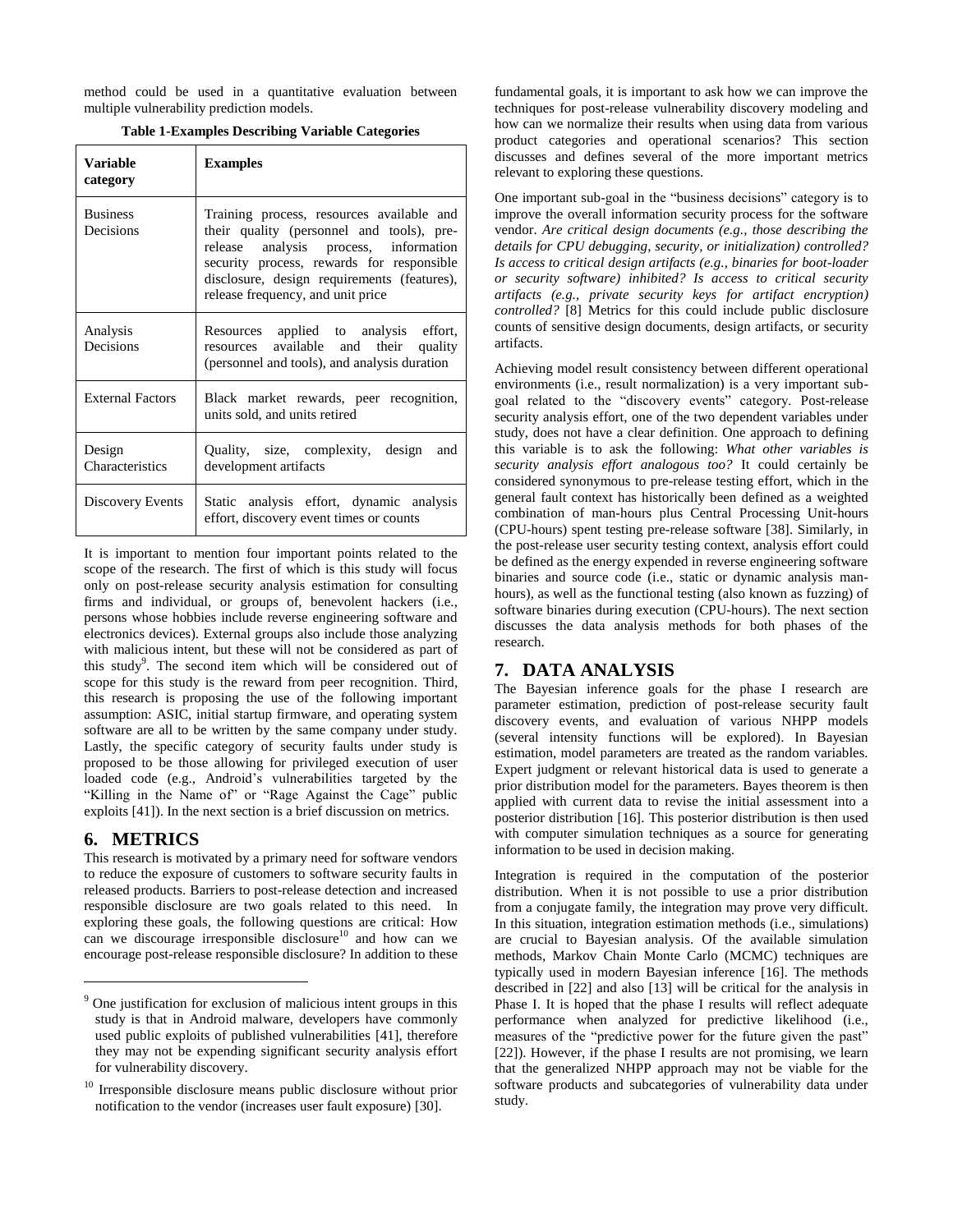The proposed analysis techniques for the phase II research are heavily influenced by a recent paper, which utilized the Cooke classical model for quantifying information security risk due to cyber-attacks [\[33\]](#page-7-16). Many of the same methods will be used in exploration of the related prior problem of post-release software security fault discovery<sup>11</sup>. Under the classical model, seed variable questions are used to calibrate the responses of experts (providing empirical control). For example, calibration questions could ask for the time to discovery of some of the more popular historical vulnerabilities enabling privilege escalation exploits, or could ask the effort required to perform a security analysis on some defined problem which has already been studied. Each expert will be scored on the calibration questions and a minimum acceptable calibration score  $\alpha$  will be specified. Experts falling under this threshold will provide no influence on the analysis, as their data will receive zero weight. As part of the analysis, an information score (i.e., a measure of uncertainty in the answers for each expert) will also be computed for each of the experts [\[33\]](#page-7-16).

The phase II data analysis will explore the utility of various intensity functions for NHPP models, including ones which are post release security analysis effort-dependent. Prior distributions will be developed for the fault discovery events, based on expert judgment elicited data from the different scenarios. These will be used along with computer simulation to evaluate the influences of the various control variables upon the dependent variables. Recommendations to software vendors for maximizing pre-release discovery and minimizing post-release public discovery will be based upon the data analysis results. The next section mentions several concerns to the validity of the research, with possible mitigation strategies.

### **8. VALIDITY THREATS, MITIGATION**

Two significant threats to validity are expert judgment elicitation quality and data analysis method correctness. Interview quality assurance is an important goal for addressing the former risk. One mitigation technique will be to perform pre-testing of the expert judgment elicitation interviews using analysis experts who will not be part of the study. Another method will provide validation of the selected experts, and of the calibration questions, by performing the final data elicitation separately on a group of students [\[33\]](#page-7-16). Also, one problem expected with the calibration questions is that data providing the basis of calibration questions on security analysis effort estimation is more than likely scarce. Any relevant suggestions or references with data on security analysis effort are welcome.

Vulnerability data is sparse, and for that reason this research proposal includes Bayesian and expert judgment analysis techniques. Bayesian analysis will exhibit sensitivity to the chosen prior distribution; therefore, the prior distribution must be justified. One of the main purposes of the Phase I research will be to defend the prior distribution choice for the Phase II analysis. Additionally, it is intended to test the robustness of the posterior using different priors. Posterior predictive checks will be performed on the models. Lastly, for the anticipated low sample sizes, a power analysis may also be necessary [\[21\]](#page-7-31). In the next paragraph, the current status for the research and the upcoming schedule are briefly mentioned.

l

# **9. STATUS SUMMARY AND NEXT STEPS**

The current status of the research is as follows. The data gathering and analysis technique generation for the phase I research is in progress. Analysis for the phase I research is expected to be completed in 2013. In tandem with this, the phase II interview questions are being compiled for the pre-screening study. The prescreening study will take place on several test experts in the Fall of 2013. The anticipated time for the expert interviews is late 2013 or early 2014, with the data-analysis to follow soon after.

## **10. ACKNOWLEDGEMENTS**

This paper describes material for portions of a dissertation to be submitted to the George Washington University in partial fulfillment of the requirements for the Doctor of Philosophy degree. The authors express sincere gratitude to all those providing input to this paper submission.

### **11. ADDITIONAL AUTHORS**

Additional authors: Shahryar Sarkani (The George Washington University, email: [emseor2003@yahoo.com\)](mailto:emseor2003@yahoo.com), Timothy Eveleigh (The George Washington University, email: [eveleigh@gwu.edu\)](mailto:eveleigh@gwu.edu), and Thomas Holzer (The George Washington University, email: [holzert@gwu.edu\)](mailto:holzert@gwu.edu).

## **11. REFERENCES**

- <span id="page-6-4"></span>[1] O. H. Alhazmi and Y. K. Malaiya. Quantitative vulnerability assessment of systems software. In Proceedings of the Reliability and Maintainability Symposium, pages 615-620. IEEE,Jan. 24-27, 2005. doi=10.1109/rams.2005.1408432.
- <span id="page-6-1"></span>[2] O. H. Alhazmi and Y. K. Malaiya. Modeling the vulnerability discovery process. In Proceedings of the International Symposium on Software Reliability Engineering, pages 10 pp.-138. IEEE,Nov. 8-11, 2005. doi=10.1109/issre.2005.30.
- <span id="page-6-5"></span>[3] O. H. Alhazmi and Y. K. Malaiya. Application of Vulnerability Discovery Models to Major Operating Systems. IEEE Transactions on Reliability, 57(1):14-22, Mar. 2008. doi=10.1109/tr.2008.916872.
- <span id="page-6-2"></span>[4] R. Anderson. Security in Open versus Closed Systems—The Dance of Boltzmann, Coase and Moore. In Proceedings of the Open Source Software : Economics, Law and Policy. IDEI,Jun. 20-21, 2002.
- <span id="page-6-0"></span>[5] Apple. Securities and Exchange Commission Annual Report, Form 10-K. Annual Report. Apple Inc., 2011.
- <span id="page-6-6"></span>[6] D. E. Bambauer and O. Day. The Hacker's Aegis. Emory Law Journal, 60(5):1051-1107, May 2011.
- <span id="page-6-8"></span>[7] S. Brocklehurst, B. Littlewood, T. Olovsson and E. Jonsson. On Measurement of Operational Security. IEEE Aerospace and Electronic Systems Magazine, 9(10):7-16, Oct. 1994. doi=10.1109/62.318876.
- <span id="page-6-7"></span>[8] C. S. Collberg and C. Thomborson. Watermarking, Tamper-Proofing, and Obfuscation Tools for Software Protection. IEEE Transactions on Software Engineering, 28(8):735-746, Aug. 2002. doi=10.1109/TSE.2002.1027797.
- <span id="page-6-9"></span>[9] R. M. Cooke. Experts in Uncertainty: Opinion and Subjective Probability in Science. Oxford University Press, New York, NY, 1991.
- <span id="page-6-3"></span>[10] M. Gegick, L. Williams, J. Osborne and M. Vouk. Prioritizing software security fortification throughcode-level metrics. In Proceedings of the Workshop on Quality of protection, pages 31-38. ACM, 1456370,Oct. 27, 2008. doi=10.1145/1456362.1456370.

 $11$  Uncorrected vulnerabilities (i.e., security faults which have not been patched) are enabling mechanisms for cyber-attacks [\[27\]](#page-7-18).